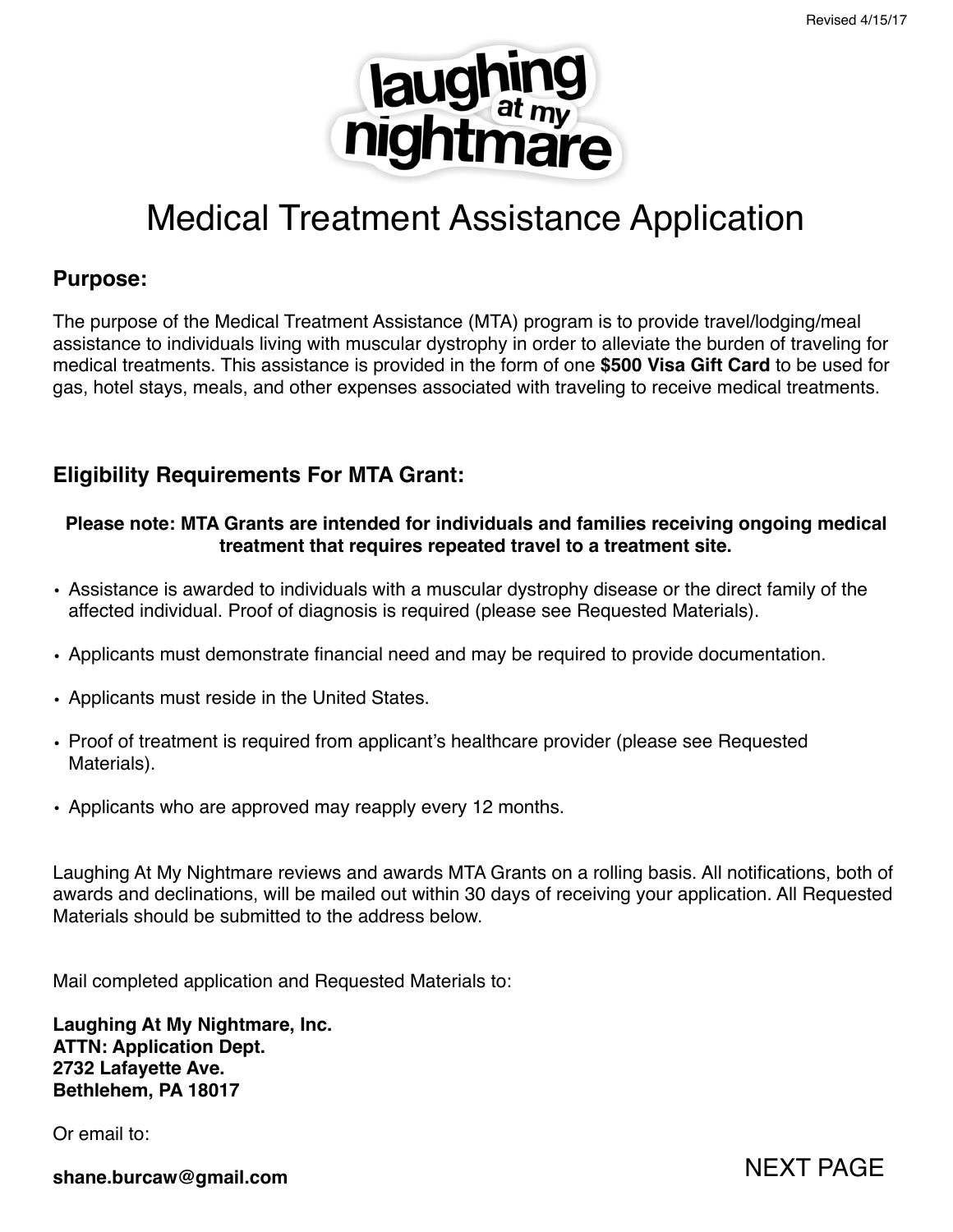# **MTA GRANT APPLICATION**

|                                                                                                                                        |                                                                                  | DATE: ________________ |
|----------------------------------------------------------------------------------------------------------------------------------------|----------------------------------------------------------------------------------|------------------------|
|                                                                                                                                        |                                                                                  |                        |
|                                                                                                                                        |                                                                                  |                        |
| DAY NUMBER: ________________________                                                                                                   |                                                                                  |                        |
| ALTERNATE NUMBER: ________________________                                                                                             |                                                                                  |                        |
|                                                                                                                                        |                                                                                  |                        |
|                                                                                                                                        |                                                                                  |                        |
| Male _______ Female ______                                                                                                             |                                                                                  |                        |
| DATE OF DIAGNOSIS: ______________________                                                                                              |                                                                                  |                        |
|                                                                                                                                        |                                                                                  |                        |
| How did you hear about Laughing At My Nightmare?                                                                                       |                                                                                  |                        |
|                                                                                                                                        | ,我们也不能在这里的时候,我们也不能在这里的时候,我们也不能会不能会不能会不能会不能会不能会不能会。""我们的人们,我们也不能会不能会不能会不能会不能会不能会不 |                        |
| Please describe your sources of financial support (Please Note: Grant recipients may<br>be asked to provide supporting documentation): |                                                                                  |                        |
|                                                                                                                                        |                                                                                  |                        |
|                                                                                                                                        |                                                                                  |                        |
| Please describe the treatment you are receiving, as well as the travel requirements:                                                   |                                                                                  |                        |
|                                                                                                                                        |                                                                                  |                        |
|                                                                                                                                        |                                                                                  |                        |
|                                                                                                                                        |                                                                                  |                        |
|                                                                                                                                        |                                                                                  |                        |
|                                                                                                                                        |                                                                                  |                        |